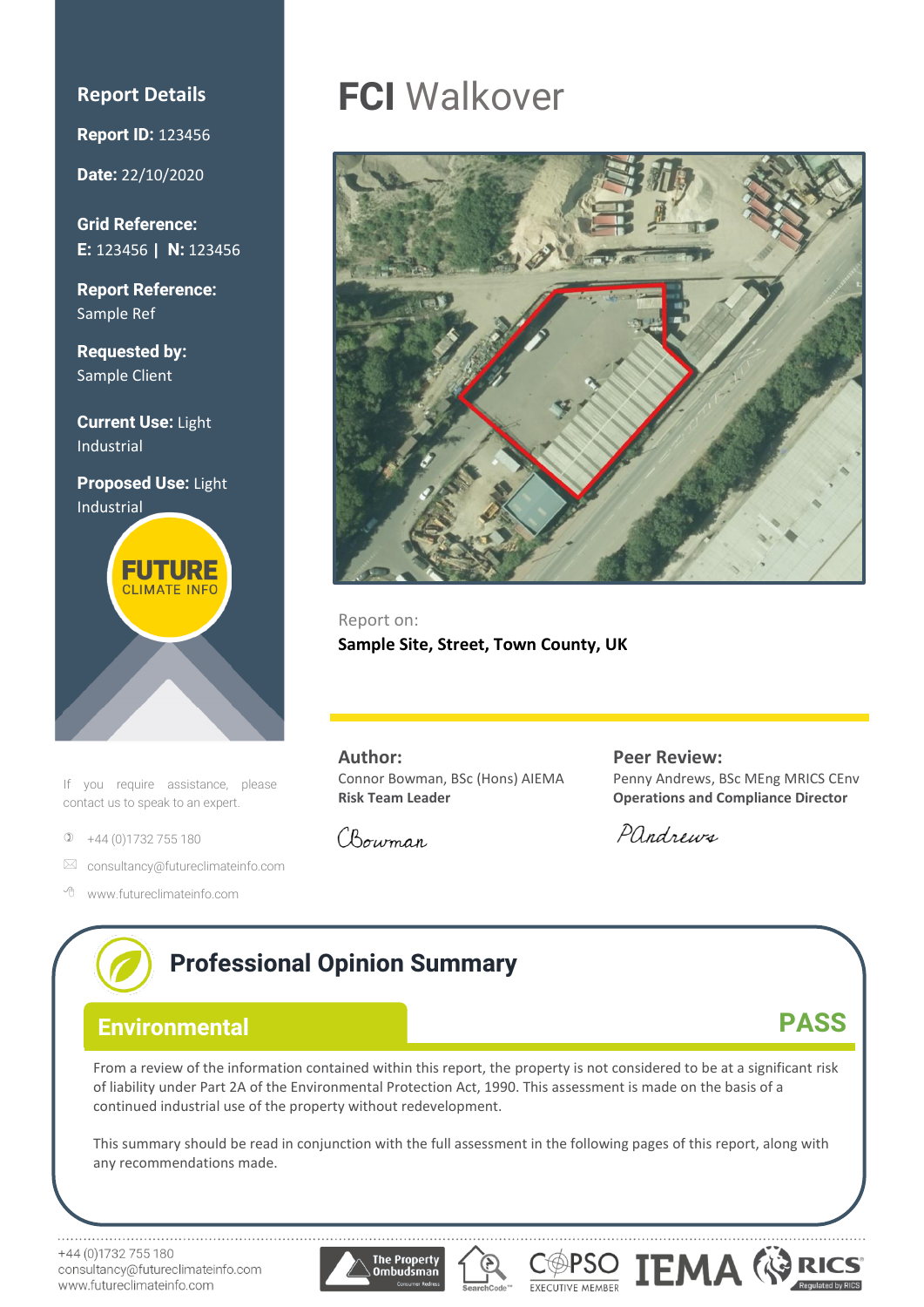

The FCI Commercial report is a modular assessment, which includes an 'Environmental' section relating to plausible liability under Part 2A of the Environmental Protection Act, 1990 (The 'Contaminated Land' regime). The report's Professional Opinion results in a 'Further Action' if there is a potential property specific risk is identified, and further action is advised.

The Professional Opinion of the FCI Commercial Report (Ref: 123456) advised further action in relation to the Environmental risk identified. This was due to the presence of an area of landfill at the property, and an industrial building identified on ordnance survey mapping as a 'garage'**.** As such, FCI has been instructed to complete a Walkover Report. The FCI Walkover contains a more detailed desktop review of the property and consultation with the relevant regulatory authorities, as well as a walkover of the property to look for evidence of gross contamination that may not be evident from purely desk-based research. The FCI Walkover offers a revised Professional Opinion, where the information reviewed suggests an appropriate reduction in the level of risk.



## **2.0 Property Summary**

## **2.1 Property Description**

A walkover of the property was conducted by Penny Andrews, FCI Operations and Compliance Director, on the 19/10/2020. The walkover was accompanied by the Site Manager, Mr John Smith.

The property is approximately 0.25 Hectares in aerial extent, and comprises a yard laid to concrete hardstanding, with an industrial building along the south eastern boundary. The yard is principally used for the storage of plant equipment, such as tracked excavators, compactors and trucks, and is accessed at the south west corner from Sample Street. The industrial building is a steel portal frame construction, clad in corrugated cement board. The building is used as a workshop to service the plant equipment and sits at ground-floor level only with no basements or mezzanine levels. The property boundary is delineated by a palisade security fence on all sides.

The property sits at approximately 29m AOD (above ordnance datum) at the centre, sloping gently down to the south-east.

## **2.2 Surrounding Area Description**

| North | Waste transfer and treatment operations are located to the immediate north, beyond which the area is industrial<br>in nature to over 500m.                                                                          |
|-------|---------------------------------------------------------------------------------------------------------------------------------------------------------------------------------------------------------------------|
|       |                                                                                                                                                                                                                     |
| East  | Distribution warehouses are located beyond Sample street to the east with an estate of modern office buildings<br>beyond adjacent to a canal.                                                                       |
|       |                                                                                                                                                                                                                     |
| South | Vehicle maintenance facilities and small industrial units containing light industrial operations exist to the<br>immediate south and a wider light industrial area is located beyond.                               |
|       |                                                                                                                                                                                                                     |
| West  | A public park, with football pitches and a children's play area, lies adjacent to the west with an estate of<br>residential properties with gardens approximately 250m from the property, extending to beyond 500m. |





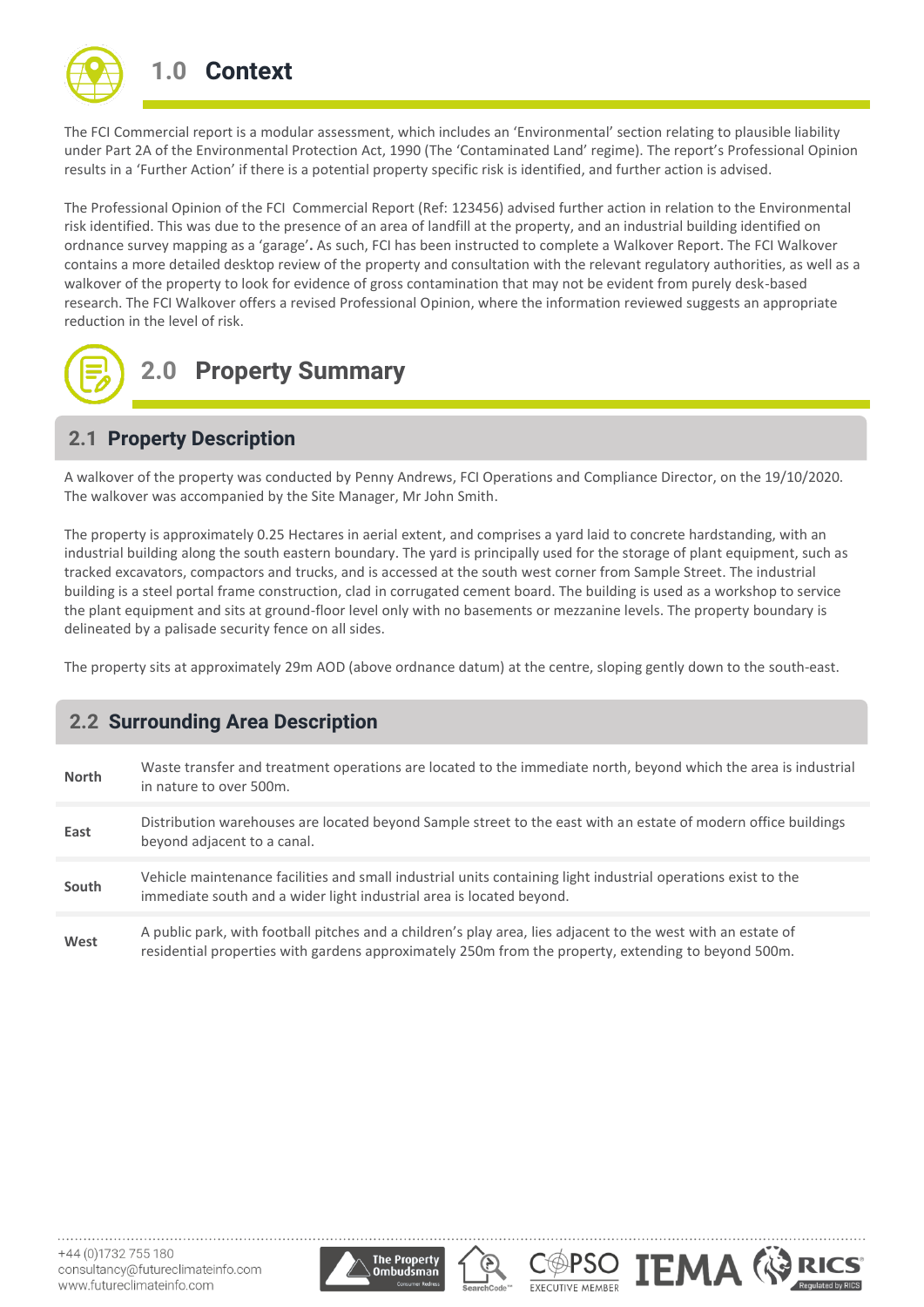## **2.3 Potential Sources of Contamination**

| <b>From Data Review</b>                   |                                                                                                                                                                                                                                                                                                                                                                                                                                                                                                                                                                                                                                                                                                                                                                                                                                                                                                                                                                         |  |
|-------------------------------------------|-------------------------------------------------------------------------------------------------------------------------------------------------------------------------------------------------------------------------------------------------------------------------------------------------------------------------------------------------------------------------------------------------------------------------------------------------------------------------------------------------------------------------------------------------------------------------------------------------------------------------------------------------------------------------------------------------------------------------------------------------------------------------------------------------------------------------------------------------------------------------------------------------------------------------------------------------------------------------|--|
| <b>Desktop Data</b><br><b>Review</b>      | A review of desktop sources, including historical ordnance survey mapping and environmental data held<br>by FCI, has identified the following potential sources of contamination:<br>Garage/Workshop (on site) c 1960 onwards.<br>Historical Landfill (Ref EADL/1555) located adjacent west, the area of which is currently used as<br>$\bullet$<br>a public park.                                                                                                                                                                                                                                                                                                                                                                                                                                                                                                                                                                                                      |  |
| <b>From Walkover</b>                      |                                                                                                                                                                                                                                                                                                                                                                                                                                                                                                                                                                                                                                                                                                                                                                                                                                                                                                                                                                         |  |
| <b>Bulk Fuel Storage</b>                  | Above Ground Storage Tank: A 2,000 litre Glass Reinforced Plastic (GRP) Above Ground Storage Tank<br>(AST) containing fuel oil is located at the property. It is situated outdoors, in the north-east corner against<br>the eastern property boundary within a secured fenced off area. The tank feeds an oil-fired boiler located<br>inside the main building which is used for heating and hot water. The tank is bunded. The tank appeared<br>to be in reasonable condition, with no visual or olfactory evidence of leaks or spills noted. The fuel<br>conveyance pipeline remained above ground, with no evidence of damage or leaks noted. A<br>Underground Storage Tank: The location of a disused Underground Storage Tank (UST) was observed at<br>the northern edge of the property. Evidence of excavation and reinstatement of the hardstanding was<br>noted and the Site Manager was able to provide tank decommissioning reports, the content of which is |  |
|                                           | summarised in the document review section (3.3)                                                                                                                                                                                                                                                                                                                                                                                                                                                                                                                                                                                                                                                                                                                                                                                                                                                                                                                         |  |
| <b>Bulk Chemical</b><br><b>Storage</b>    | No bulk (>1,000L) chemical storage was identified during the site walkover.                                                                                                                                                                                                                                                                                                                                                                                                                                                                                                                                                                                                                                                                                                                                                                                                                                                                                             |  |
| Waste                                     | Landfill: Observations of the area of the adjacent historical landfill did not identify any signs of distressed<br>vegetation.<br>Waste Oil: Waste motor oil was being stored in an Intermediate Bulk Container (IBC) located externally<br>at the south western end of the main building, adjacent to the vehicle entrance. No signs of leaks or spills<br>of oil were noted around this feature.<br>Other Wastes: General waste was noted to be stored in a proprietary wheeled bin at the north eastern<br>end of the yard, adjacent to a second wheeled bin used for the storage of cardboard waste. The area<br>around the waste storage bins was seen to be tidy.<br>Waste Transfer and Treatment Operations: The adjacent waste management operation was displaying<br>signage indicating that environmental permits are held for transfer and treatment activities.                                                                                             |  |
| <b>Industrial</b><br>Infrastructure       | No historical infrastructure indicative of additional potentially contaminative uses was noted.                                                                                                                                                                                                                                                                                                                                                                                                                                                                                                                                                                                                                                                                                                                                                                                                                                                                         |  |
| <b>Ground Staining /</b><br><b>Odours</b> | No visual or olfactory evidence of leaks or spills of fuels, oils or chemicals was noted during the walkover.                                                                                                                                                                                                                                                                                                                                                                                                                                                                                                                                                                                                                                                                                                                                                                                                                                                           |  |

| <b>2.4 Sensitive Receptors</b>         |                                                                                                                                                                                                                                                                                                                                                                                                  |  |
|----------------------------------------|--------------------------------------------------------------------------------------------------------------------------------------------------------------------------------------------------------------------------------------------------------------------------------------------------------------------------------------------------------------------------------------------------|--|
| Groundwater                            | The superficial geology is Glacial Till, which is recorded as an Unproductive aquifer. This provides protection<br>to the underlying Nodular Chalk Formation bedrock, which is a Principal Aquifer.                                                                                                                                                                                              |  |
| <b>Surface Water</b>                   | A canal is located 200m east of the property.                                                                                                                                                                                                                                                                                                                                                    |  |
| Site Users and<br><b>Third Parties</b> | Site users include employees of the business operating at the property. Surrounding uses are predominantly<br>industrial/commercial in nature with employees of those businesses occupying surrounding properties.<br>Residential properties with gardens are located approximately 250m west. A public park, including football<br>pitches and children's play area is adjacent to the property |  |
| Eco receptors                          | There are no ecologically sensitive receptors identified within a 500m radius of the site.                                                                                                                                                                                                                                                                                                       |  |

 $\bigotimes_{\texttt{searchCode}}$ 

COPSO **TEMA** GRICS

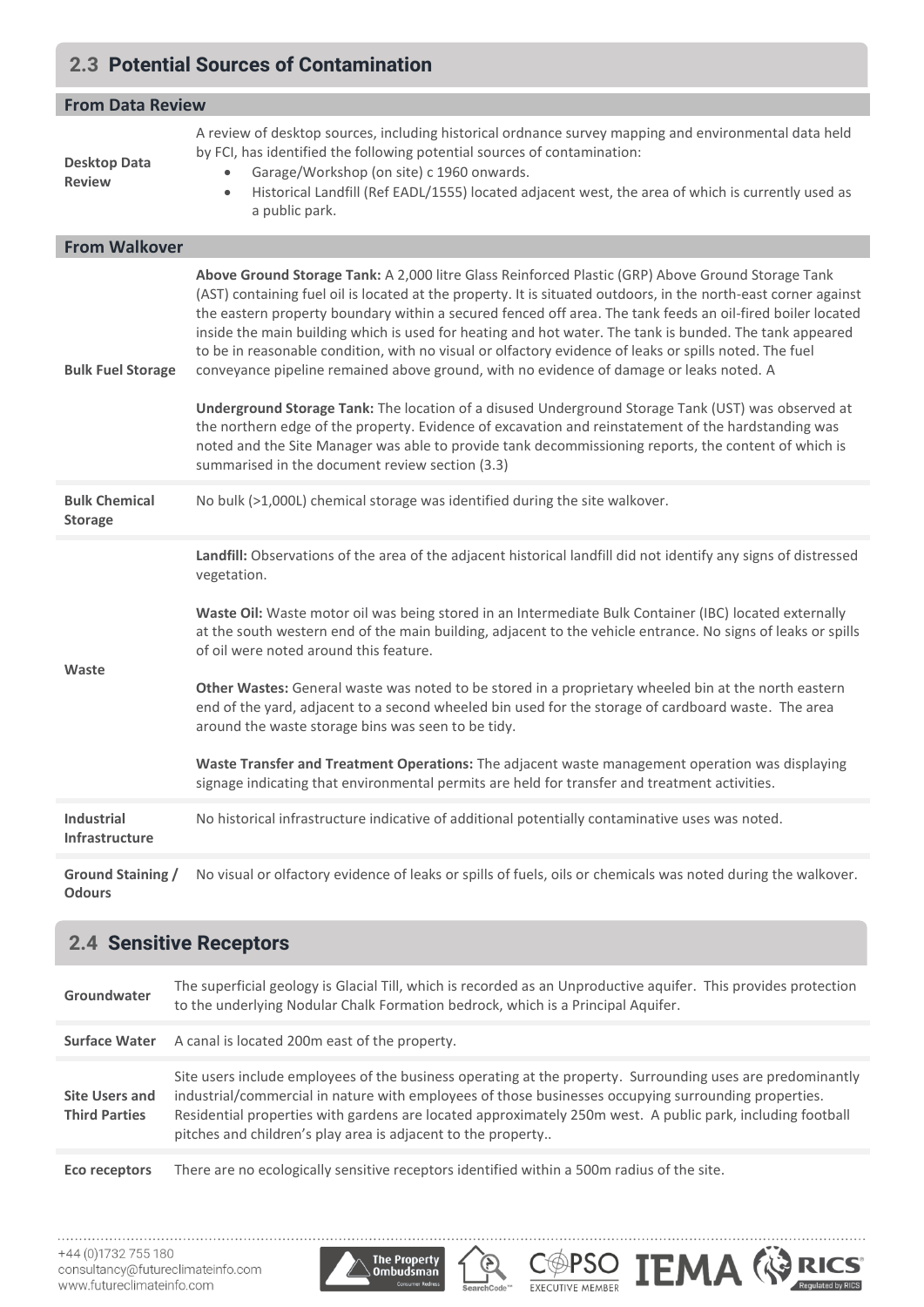

## **3.1 Regulatory Consultation**

| Regulator                                                     | <b>Summary of Response</b>                                                                                                                                                                                                                                                                                                                                                                                                       |  |
|---------------------------------------------------------------|----------------------------------------------------------------------------------------------------------------------------------------------------------------------------------------------------------------------------------------------------------------------------------------------------------------------------------------------------------------------------------------------------------------------------------|--|
| <b>Environmental Health Department</b><br>Sample Council      | A response provided by John Smith, Contaminated Land Officer, on the 1st January<br>2019 confirmed that the property has been prioritised for inspection under Part 2A<br>of the Environmental Protection Act, 1990. However, the site has been assigned a<br>'Low' priority.                                                                                                                                                    |  |
| <b>Petroleum Enforcement Authority</b><br>Sample Fire Brigade | Sarah Jones, Petroleum Licensing Officer, confirmed on the 2nd January 2019 that<br>there are records to indicate the presence of a single steel skin 1,600-gallon<br>underground petroleum spirit storage tank at the property, located at the northern<br>edge. The Authority hold no records to confirm the tank's decommissioning.                                                                                           |  |
| <b>Environment Agency</b><br>Southern Region                  | Customer and Engagement Officer, Sam Smith, confirmed that the Environment<br>Agency are aware of the presence of an area of landfill to the west of the Property,<br>identified under reference EADL/1555, which accepted inert waste. The<br>Environment Agency have no concerns over risks to controlled waters from the<br>presence of this landfill. Monitoring records indicate no significant landfill gas<br>generation. |  |

## **3.2 Planning Review**

| <b>Reference</b> | <b>Approval</b><br><b>Date</b> | <b>Description of Development</b>                                                                                                                                                                                                                                                                                                                                                                                                                                                               | <b>Discharged?</b> |
|------------------|--------------------------------|-------------------------------------------------------------------------------------------------------------------------------------------------------------------------------------------------------------------------------------------------------------------------------------------------------------------------------------------------------------------------------------------------------------------------------------------------------------------------------------------------|--------------------|
| 18/000123/FUL    | 12/12/2018                     | Development of an extension to the existing<br>workshop building to house a new boiler along with<br>a replacement roof and new external cladding to the<br>existing workshop. Conditions 12 (a-e) attached to<br>the planning permission outlined a requirement for<br>the investigation and remediation of contamination<br>as part of the recent development.<br>Documents available on the Sample Council planning<br>website indicate that the conditions have been<br>discharged in full. |                    |
| 98/000123/FUL    | 21/01/1998                     | Development of a light industrial unit. No conditions<br>relating to contamination investigations.                                                                                                                                                                                                                                                                                                                                                                                              | N/A                |

## **3.3 Document Review**

| <b>Document</b>                                                                     | <b>Summary</b>                                                                                                                                                                                                                                                                                                                                                                                        |
|-------------------------------------------------------------------------------------|-------------------------------------------------------------------------------------------------------------------------------------------------------------------------------------------------------------------------------------------------------------------------------------------------------------------------------------------------------------------------------------------------------|
| <b>Tank Decommissioning Report</b><br>AP Tanks Ltd<br>22nd March 2018 - Ref: c223XF | The property manager was able to present a Tank Decommissioning Report for<br>review during the site walkover. The decommissioning report corresponded with<br>the response provided by the PEA which indicated the former presence of a<br>single petrol UST at the northern edge of the property. The decommissioning<br>report records the cleaning, removal and appropriate disposal of the tank. |





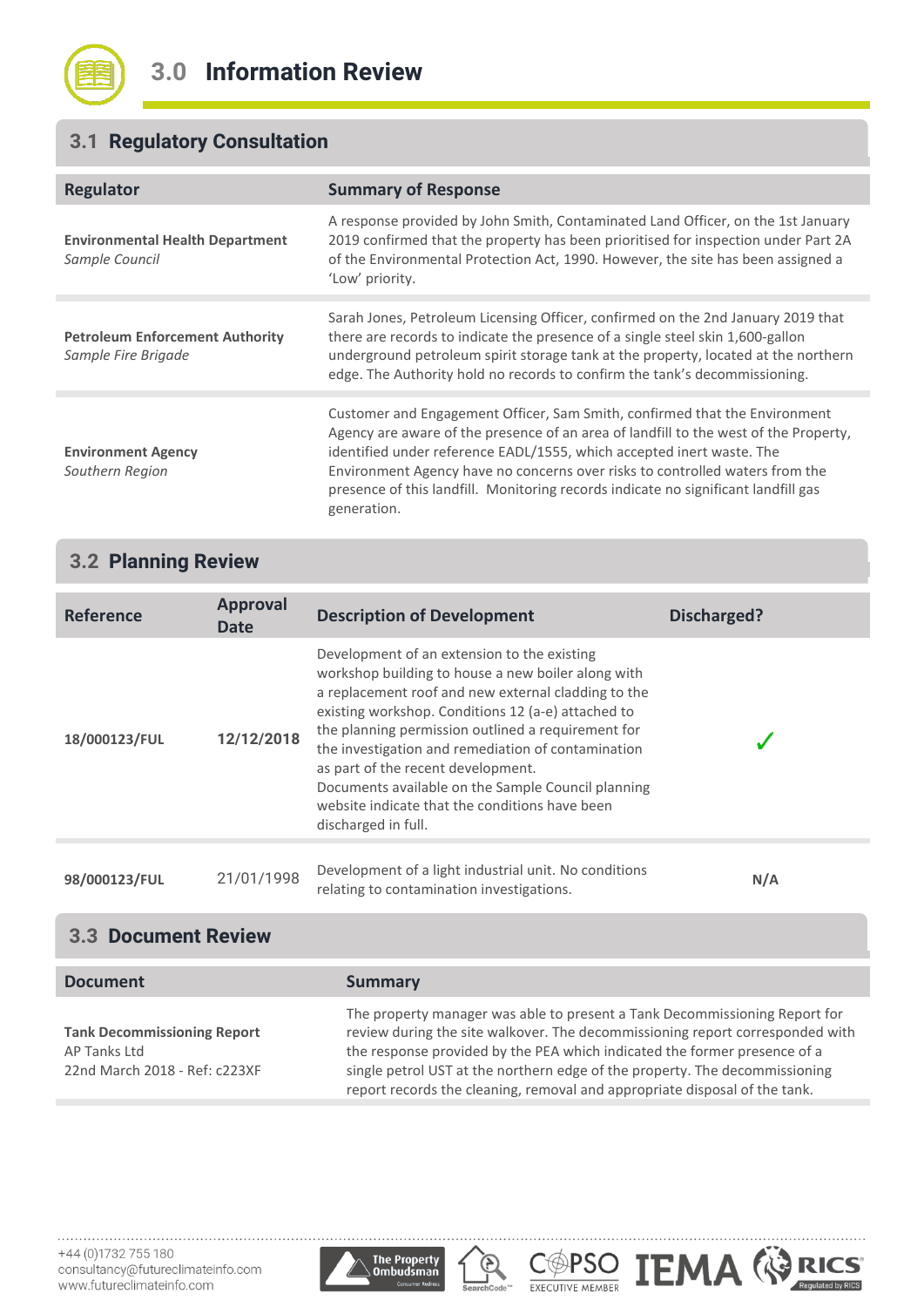**Tank Removal Validation Report** CBS Consultants Ltd 23rd March 2018 – Ref: James/0318 A Validation Assessment of the tank removal was undertaken by CBS Consultants on the 23rd March 2018. The validation work involved the supervision of the removal of the tank, and inspection of the ground at the base and walks of the tank excavation. This inspection did not reveal any significant odours or staining, and no further action in regard to assessing risks to human health or groundwater from this source was deemed necessary.



## **4.0 Professional Opinion Analysis**

## **Contaminated Land Liability**

## **PASS**

The Environment Agency has confirmed that it has no concerns over impacts to controlled waters due to the area of landfill located on the property. In addition, the Environmental Health Department within the Local Authority has confirmed that, although the site is prioritised for inspection under Part 2A of the EPA, 1990, it is a low priority. **Assessment**

Evidence relating to the removal of a single petrol UST has been observed to confirm no significant odours or staining beneath the tank at the time of removal in 2018 indicating a very low residual risk. Furthermore, the AST containing fuel oil for the boiler was observed to be in reasonable condition and afforded appropriate bunding and security.

The recent redevelopment of the property has been undertaken in accordance with the requirements of the Local Planning Department in relation to the consideration of possible contamination issues. As such, any residual contamination issues are likely to have been adequately dealt with in relation to the commercial use of the property.

Considering this information, no significant liabilities under Part 2A of the Environmental Protection Act, 1990, have been identified.



## **5.0 Recommendations**

As a result of the findings of this report, no further action is recommended in respect of liabilities under Part 2A of the Environmental Protection Act, 1990. However, please see any relevant guidance below in Section 6.0 'Supplementary Guidance'.





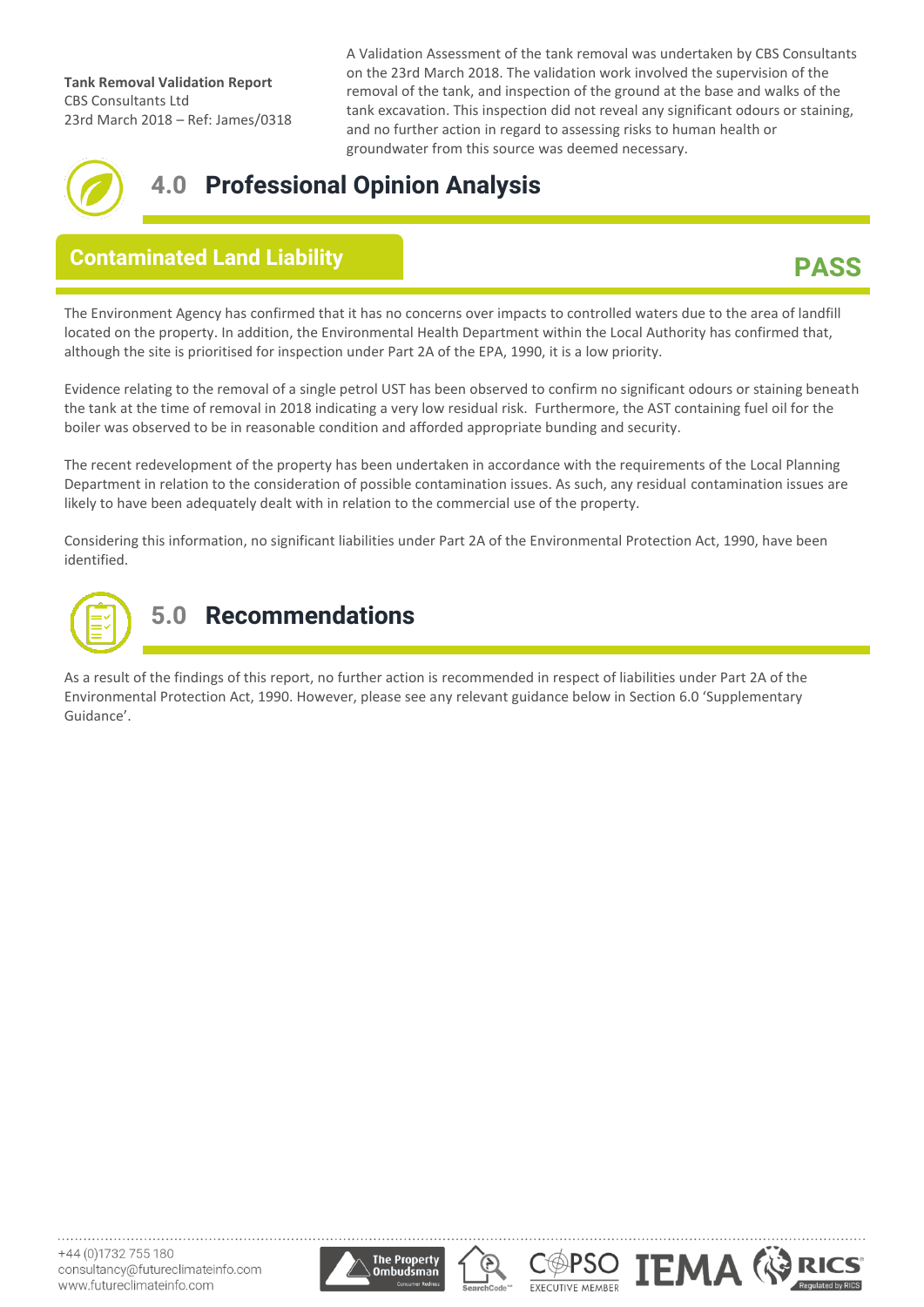

This section provides general insight on common issues associated with redevelopment and operational compliance, which may offer helpful advice if they meet with the context of this transaction:

Please note that these assessments are supplementary to the main purpose of this report and are not considered within the overall 'Professional Opinion' or 'Contaminated Land Liability Analysis' given above. These sections are intended to serve only as guidance.

## **NONE IDENTIFED 6.1 Redevelopment Risk**

**Consideration of ground conditions and pollution is required within the planning process to ensure that a property is suitable for use, as stipulated within the National Planning Policy Framework (NPPF). Contamination issues are a material consideration is all aspects of the planning process, including alterations under permitted development rights.**

We note that the Property is currently in industrial use and it will remain in this use without redevelopment. As such, redevelopment risks associated with land contamination do not present a current issue.

However, should the Property be redeveloped in the future, particularly if it is for a sensitive end use such as housing, then more advanced environmental investigations may be required by the Local Planning Authority. Such investigation would follow a staged approach, starting with a Phase 1 Preliminary Assessment, in compliance with the Environment Agency's Land contamination risk management web pages at [https://www.gov.uk/government/publications/land-contamination-risk](https://www.gov.uk/government/publications/land-contamination-risk-management-lcrm)[management-lcrm.](https://www.gov.uk/government/publications/land-contamination-risk-management-lcrm)

If you require assistance with any planning proposals in the future, please contact the FCI Risk Team on 01732 755 180 or email us at consultancy@futureclimateinfo.com to discuss your situation with our in-house team of environmental professionals.

## **6.2 Operational Risk**

## **CONSIDERATIONS**

**IEMA ®** 

**It is important to note that the way in which land or property is used can have a material impact on third party land and Property. The nature of the existing use can give rise to regulatory action if compliance with current environmental regulations and best practice is not adhered to.**

We note that the Property is currently in industrial use and it will remain in this use without redevelopment. The Walkover identified the property as being in industrial use, with a number of features that could potentially give rise to environmental damage. Whilst there is no evidence to suggest that these activities have caused environmental damage, there is the potential for the Property to cause harm to surrounding land and the environment, if the standard of general environmental management is inappropriate or infrastructure is not maintained. Failure to comply with environmental legislation and bestpractice could lead to regulatory or civil action against the operator of the Property or lead to reputational damage.

Prudent Measures:

- The waste oil IBC should be replaced with a proprietary waste oil storage container, which should ideally be lockable, bunded, impact resistant and placed in a suitable location away from surface water drains.
- Under certain circumstances permits/exemptions may need to be registered for the storage of waste at the place of production. Where registration is not needed there is still a need to comply with the Non Waste Framework Directive (NWFD) exemptions. These don't need to be registered and permit temporary storage at the place of production, at a place controlled by the producer or a collection point.
- You should ensure that ongoing site management is monitored and seek professional advice should any concerns be raised.

**EXECUTIVE MEMBER** 

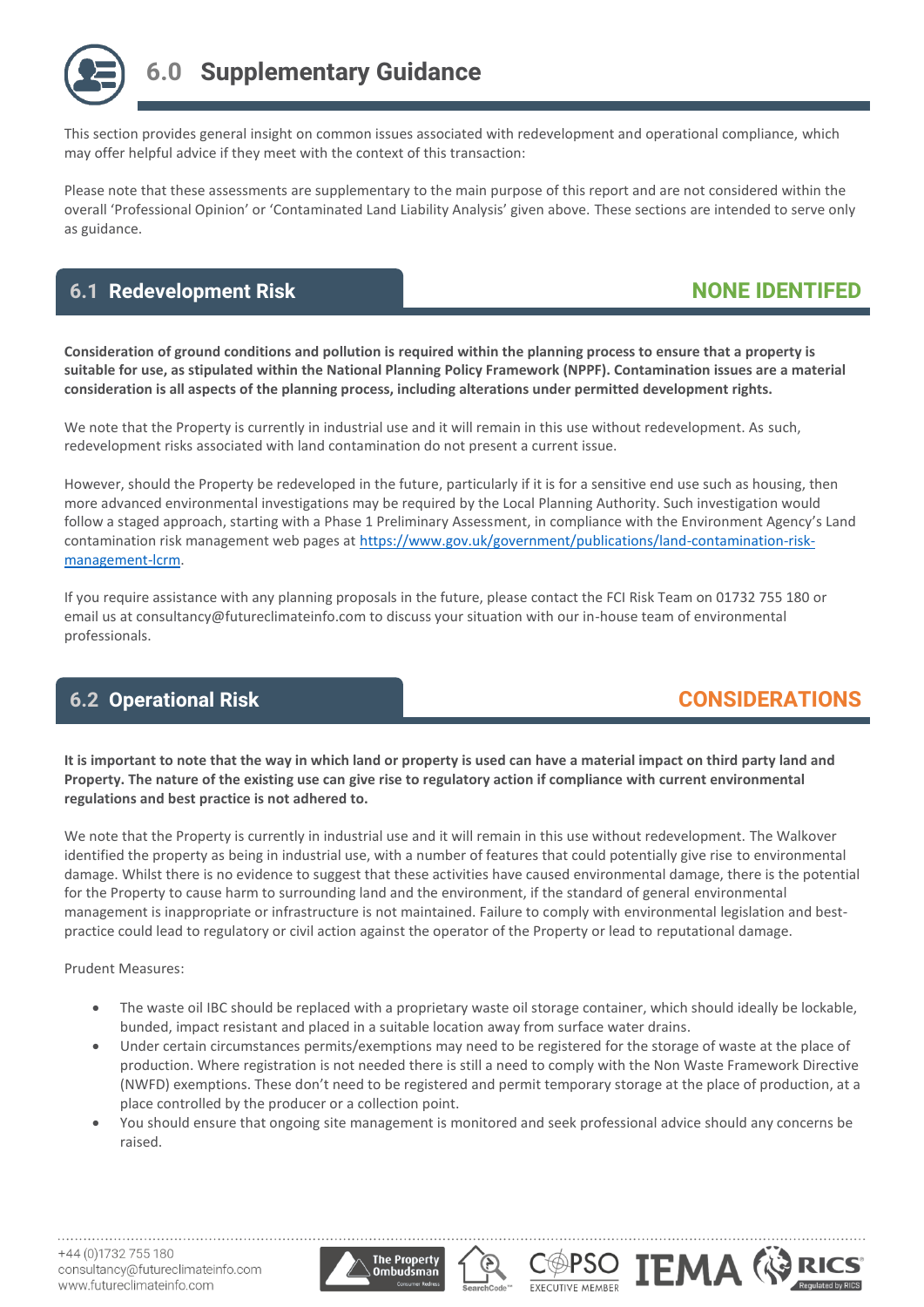

## **7.0 Notes & Guidance**

## 7.1 **Report Notes METHODOLOGY**

This report is a desk study risk assessment, and no site or ground inspection or physical investigation has been carried out. The impacts of the risks addressed in this report are normally measured in terms of quiet enjoyment, saleability, mortgageability, and the value of the property as a result of the property being subject to a Remediation Notice as defined by Part 2A of the Environmental Protection Act, 1990.

The risk assessment in this report is provided by FCI who are regulated by RICS.

## 7.2 **Contaminated Land METHODOLOGY**

The contaminated land risk assessment used in this report takes account of statutory Contaminated Land as well as information on the various land uses or processes which may have the potential to create Contaminated Land. These include, for example, relevant former industrial land uses shown on historical maps, current industrial land uses, and relevant industrial processes. Risks such as waste sites, licensed discharge consents, radioactive substances, pollution prevention and control licences, explosives, and dangerous substance inventory, Control of Major Accidents and Hazards (COMAH), and Notification of Installations Handling Hazardous Substances (NIHHS) and Planning Hazardous Substance sites are all very highly regulated and as such are excluded from the Contaminated Land risk assessment. Such features at or nearby the property are features that may be considered in the survey or valuation.

## 7.3 **Supplementary Guidance METHODOLOGY**

The Supplementary Guidance given in this report is based on a desk study risk assessment, and no site walkover, ground inspection or physical investigation has been carried out. This section is intended as general advice and guidance only.

**Section 5.1 'Redevelopment Risk'** provides general guidance on the potential for and likely extent of additional assessment works which may be required as detailed within the National Planning Policy Framework should the property undergo a change of use or redevelopment. The following results will be displayed in the following scenarios:

- '**None Identified'** whether or not redevelopment is proposed, where FCI has no evidence to suggest that contamination will be present from the historical and/or current use of the property (or its surroundings) and only minor additional investigative environmental works would be anticipated in the first instance pending redevelopment.

- '**Considerations**' whether or not redevelopment is proposed, where FCI is aware of plausible contamination associated with the historical and/or current use of the property (or its surroundings) and minor additional investigative environmental works would be anticipated in the first instance pending redevelopment, and a need for some level of supplementary investigation and/or remedial works is plausible.

- '**Major Considerations**' where redevelopment is proposed, and FCI is aware of highly plausible contamination associated with the historical and/or current use of the property (or its surroundings) and major additional investigative environmental works would be anticipated in the first instance pending redevelopment, and a need for supplementary investigation and/or remedial works is considered highly likely.

**Section 5.2 'Operational risk'** flags specific risks which have been identified from a review of the data which in the opinion of the report author have the imminent potential to lead to serious future environmental harm to soils, surface water or groundwater or significant liabilities under areas of legislation relating to environmental permitting, environmental damage, oil storage and waste management if not managed correctly. The guidance is based only on observations of the data and does not guarantee to identify all plausible environmental risks or non-compliance issues. The following results will be displayed in the following scenarios:

- '**None Identified'** where, from a review of the data, no operational activities or management practices have been identified which present a plausible risk of causing environmental AND no highly sensitive environmental features are in close proximity to the property

**IEMA <>>>** 

DPSO

- '**Considerations**' where, from a review of the data, operational activities or management practices have been identified which present a plausible risk of causing harm to sensitive environmental receptors if not managed correctly OR highly sensitive environmental features are in close proximity to the property.

+44 (0) 1732 755 180 consultancy@futureclimateinfo.com www.futureclimateinfo.com

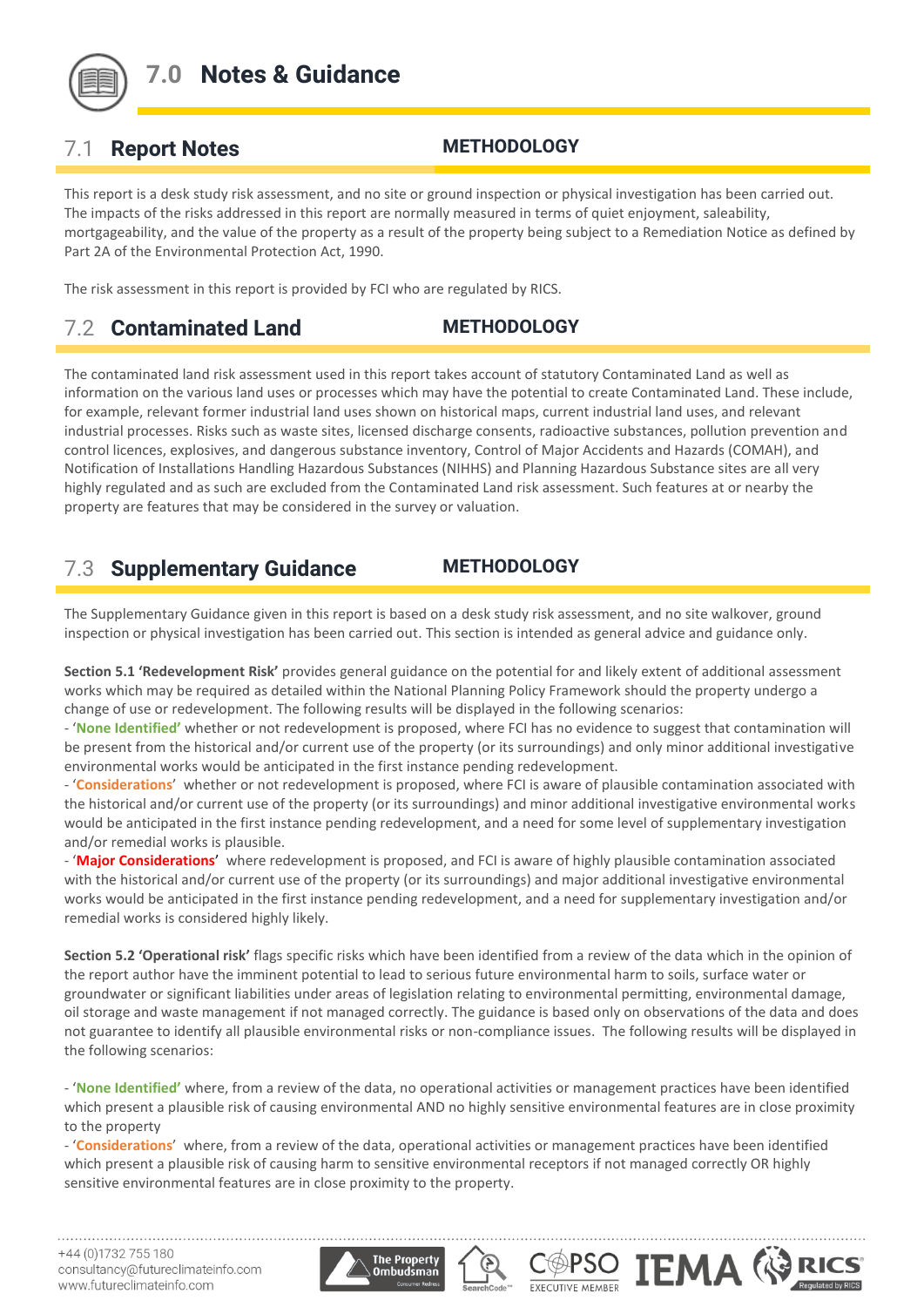This report is supplied by Future Climate Info Limited subject to Terms and Conditions of Business, available at:

<https://futureclimateinfo.com/wp-content/uploads/2021/09/FCI-terms-and-conditions-v050821a.pdf>

## 7.5 **Search Code CONSUMER INFORMATION**

### **IMPORTANT CONSUMER PROTECTION INFORMATION**

This search has been produced by Future Climate Info Ltd, Office 119, 26 Kings Hill Avenue, Kings Hill, West Malling ME19 4AE, Telephone 01732 755 180, Email: info@futureclimateinfo.com, which is registered with the Property Codes Compliance Board (PCCB) as a subscriber to the Search Code. The PCCB independently monitors how registered search firms maintain compliance with the Code.

### **The Search Code:**

- Provides protection for homebuyers, sellers, estate agents, conveyancers and mortgage lenders who rely on the information included in property search reports undertaken by subscribers on residential and commercial property within the United Kingdom.
- Sets out minimum standards which firms compiling and selling search reports have to meet.
- Promotes the best practice and quality standards within the industry for the benefit of consumers and property professionals.
- Enables consumers and property professionals to have confidence in firms which subscribe to the code, their products and services.

By giving you this information, the search firm is confirming that they keep to the principles of the Code. This provides important protection for you.

### **The Code's core principles**

Firms which subscribe to the Search Code will:

- Display the Search Code logo prominently on their search reports.
- Act with integrity and carry out work with due skill, care and diligence
- At all times maintain adequate and appropriate insurance to protect consumers
- Conduct business in an honest, fair and professional manner
- Handle complaints speedily and fairly
- Ensure that products and services comply with industry registration rules and standards and relevant laws
- Monitor their compliance with the Code

### **Complaints**

If you have a query or complaint about your search, you should raise it directly with the search firm, and if appropriate ask for any complaint to be considered under their formal internal complaints procedure. If you remain dissatisfied with the firm's final response, after your complaint has been formally considered, or if the firm has exceeded the response timescales, you may refer your complaint for consideration under The Property Ombudsman scheme (TPOs). The Ombudsman can award compensation of up to £5,000 to you if the Ombudsman finds that you have suffered actual financial loss and/or aggravation, distress or inconvenience as a result of your search provider failing to keep to the Code.

**IEMA** 

**EXECUTIVE MEMBER**